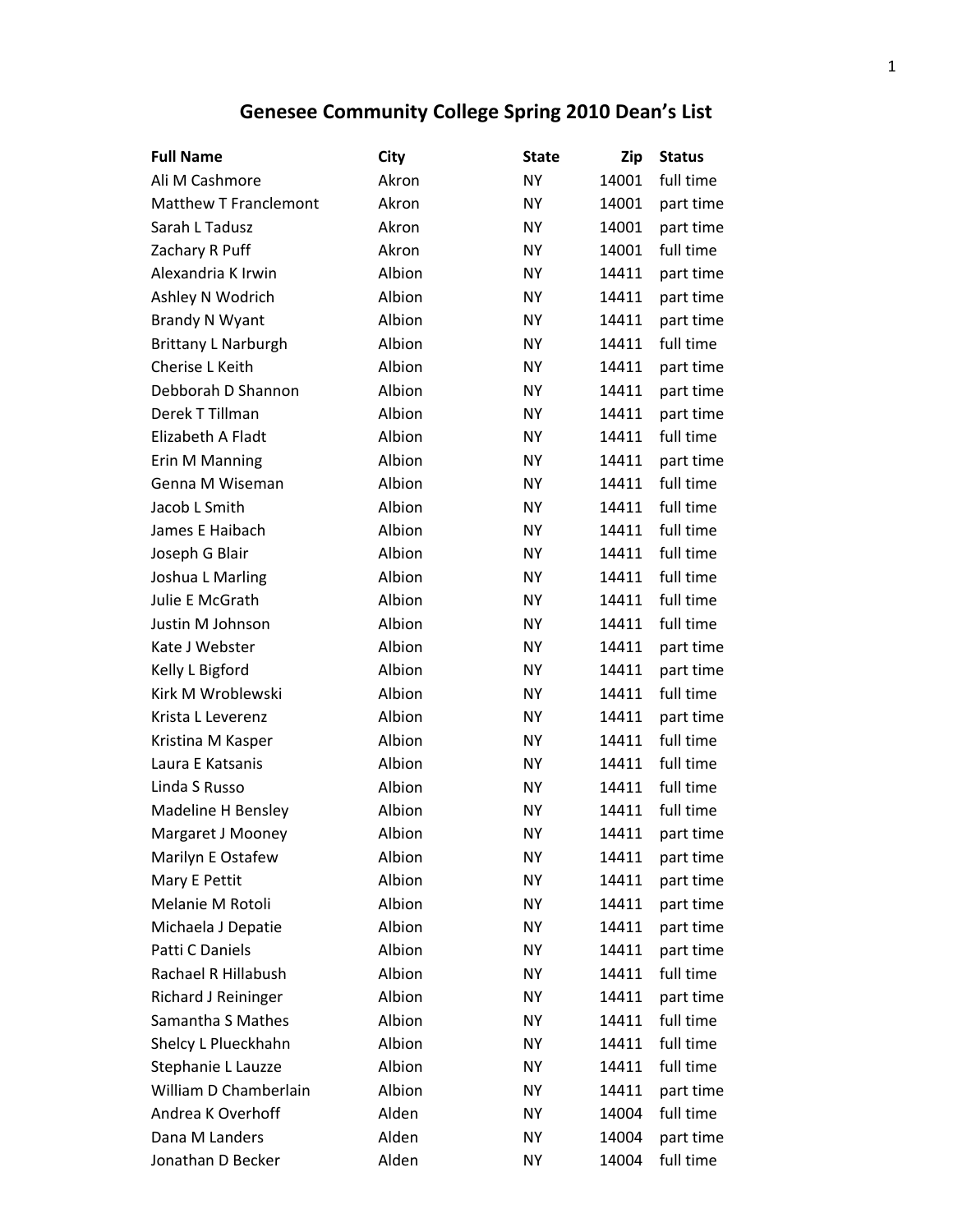| Julia R Giczkowski        | Alden     | <b>NY</b> | 14004 | full time |
|---------------------------|-----------|-----------|-------|-----------|
| Kayla M Martin            | Alden     | <b>NY</b> | 14004 | part time |
| Melissa Lieder            | Alden     | <b>NY</b> | 14004 | part time |
| Michael J Brice           | Alden     | <b>NY</b> | 14004 | full time |
| Samantha J Dorner         | Alden     | <b>NY</b> | 14004 | full time |
| Stephanie L Zuchoski      | Alden     | <b>NY</b> | 14004 | full time |
| Annette J. Vandenbosch    | Alexander | <b>NY</b> | 14005 | part time |
| Emily A Helenbrook        | Alexander | <b>NY</b> | 14005 | part time |
| Julie L. Henry            | Alexander | <b>NY</b> | 14005 | part time |
| Kathleen M Conklin        | Almond    | NY.       | 14804 | part time |
| Elva DeJesus              | Appleton  | <b>NY</b> | 14008 | full time |
| Anthony S Nelligan        | Arcade    | <b>NY</b> | 14009 | full time |
| Brianca I Parkin          | Arcade    | <b>NY</b> | 14009 | full time |
| Casey J Dunlap            | Arcade    | <b>NY</b> | 14009 | full time |
| Cody J Nickerson          | Arcade    | <b>NY</b> | 14009 | full time |
| Danielle I Goodemote      | Arcade    | <b>NY</b> | 14009 | full time |
| Deborah L. Kenyon         | Arcade    | <b>NY</b> | 14009 | full time |
| Joshua R Simar            | Arcade    | <b>NY</b> | 14009 | full time |
| Kathleen S Wente          | Arcade    | <b>NY</b> | 14009 | part time |
| Kayla C Howard            | Arcade    | <b>NY</b> | 14009 | full time |
| Kimberley M Carlsen       | Arcade    | <b>NY</b> | 14009 | full time |
| Neil Williams             | Arcade    | <b>NY</b> | 14009 | full time |
| Sheri L Brown             | Arcade    | <b>NY</b> | 14009 | part time |
| Tracey J Wood             | Arcade    | <b>NY</b> | 14009 | part time |
| Aimee H Keiper            | Attica    | <b>NY</b> | 14011 | full time |
| Alyshia D Meyer           | Attica    | <b>NY</b> | 14011 | full time |
| <b>Bradley R Blair</b>    | Attica    | <b>NY</b> | 14011 | full time |
| Christopher J Smith       | Attica    | <b>NY</b> | 14011 | full time |
| Daniel M. Kunes           | Attica    | NΥ        | 14011 | full time |
| Hamilton D Sage           | Attica    | <b>NY</b> | 14011 | part time |
| James B Pac               | Attica    | <b>NY</b> | 14011 | part time |
| Johanna L Scripp          | Attica    | <b>NY</b> | 14011 | part time |
| Julie A Kelsey            | Attica    | NY        | 14011 | full time |
| Kathleen A Snyder         | Attica    | <b>NY</b> | 14011 | part time |
| Kayleen N Sagola          | Attica    | ΝY        | 14011 | part time |
| Logan E Good              | Attica    | <b>NY</b> | 14011 | full time |
| Mary A Diemoz             | Attica    | NY        | 14011 | part time |
| Paulette M Orlowski       | Attica    | <b>NY</b> | 14011 | part time |
| Sara K Leonard            | Attica    | ΝY        | 14011 | part time |
| Sharise A Hazlett         | Attica    | NΥ        | 14011 | full time |
| William T Helser          | Attica    | <b>NY</b> | 14011 | full time |
| Amanda L Bailey           | Avon      | <b>NY</b> | 14414 | full time |
| <b>Heather C Straight</b> | Avon      | ΝY        | 14414 | part time |
| Jeanmarie Kunkel          | Avon      | <b>NY</b> | 14414 | part time |
| Jeffrey W Young           | Avon      | <b>NY</b> | 14414 | part time |
| Joshua M Ernisse          | Avon      | NY        | 14414 | full time |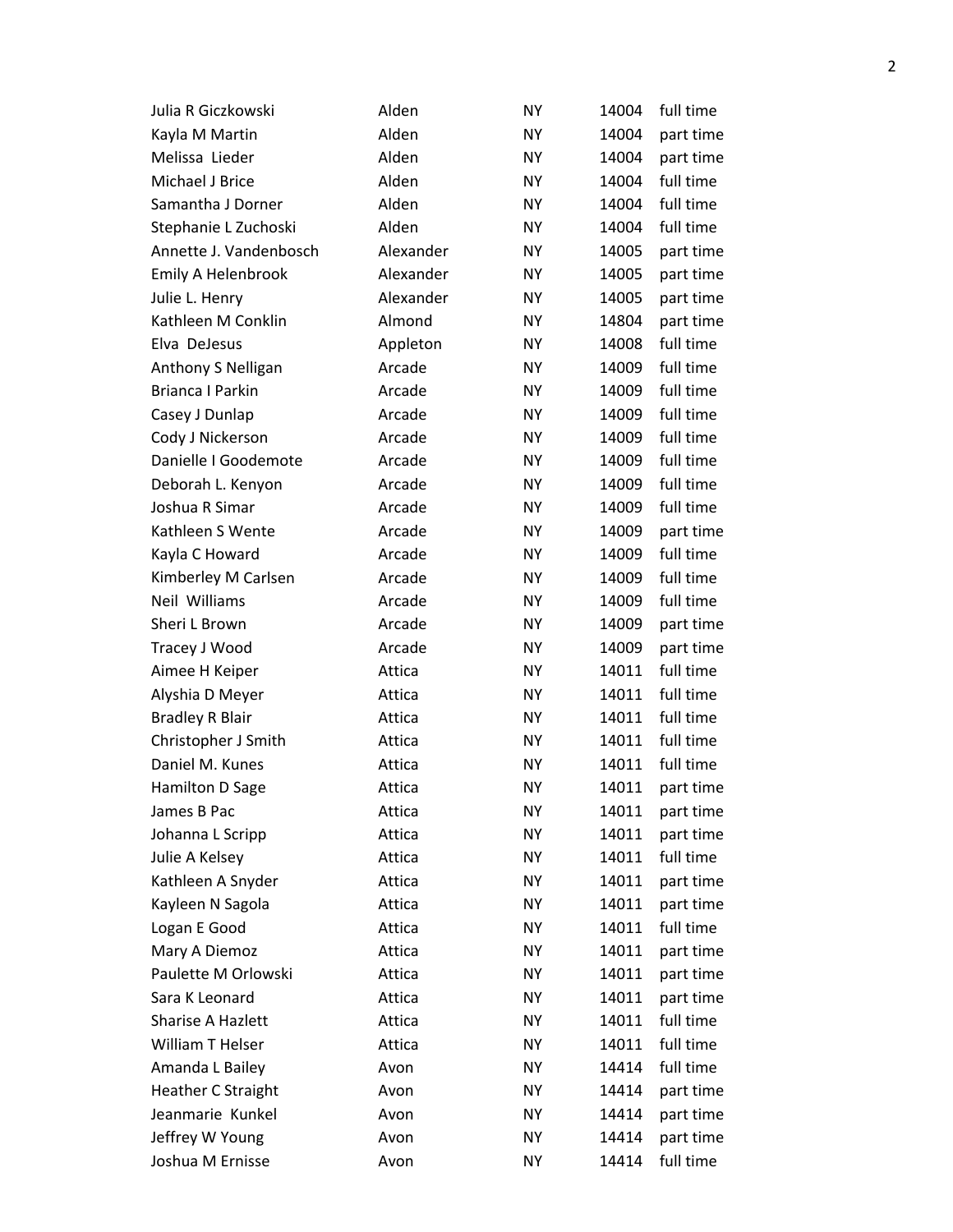| full time<br><b>NY</b><br>Timothy J Mason<br>Avon<br>14414<br>full time<br>Shannon M Kimber<br><b>Barker</b><br><b>NY</b><br>14012<br>full time<br>Jennifer L Cassidy<br><b>NY</b><br>14013<br><b>Basom</b><br>Lori B Stellrecht<br>full time<br>NY.<br>14013<br>Basom<br>full time<br>Amanda K Hyback<br><b>NY</b><br>Batavia<br>14020<br>Amanda L Bachorski<br>full time<br><b>NY</b><br>Batavia<br>14020<br>Anthony C Timberlake<br><b>NY</b><br>14020<br>Batavia<br>Ashley A Gibson<br>Batavia<br>NY.<br>14020<br>full time<br>Bernard Bakos<br>Batavia<br>NY.<br>14020<br><b>Brett J Frank</b><br>part time<br>Batavia<br>NY.<br>14020<br>full time<br><b>NY</b><br>14020<br>Carina L Gayhart<br>Batavia<br>full time<br>Chelsy J Richley<br>Batavia<br>NY.<br>14020<br>full time<br>Christine M Lauricella<br>Batavia<br>NY.<br>14020<br>full time<br>Deborah M Larson<br><b>NY</b><br>Batavia<br>14020<br>full time<br>Delores C. Dyer<br><b>NY</b><br>14020<br>Batavia<br>full time<br>Gregory D Kryman<br>Batavia<br>NY.<br>14020<br>Haven R Smart<br>Batavia<br>NY.<br>14020<br>full time<br>Jaclyn M Giuliani<br><b>NY</b><br>Batavia<br>14020<br>full time<br>Jenna M Sallome<br>Batavia<br><b>NY</b><br>14020<br>Jennifer L Petry<br>Batavia<br>NY.<br>14020<br>Jeremey V Frens<br>Batavia<br>NY.<br>14020<br>full time<br>Jessica L Barone<br><b>NY</b><br>Batavia<br>14020<br>full time<br>14020<br>Joshua P Morgan<br>Batavia<br>NY.<br>full time<br>Justin C Hofert<br>Batavia<br>NΥ<br>14020<br>Kasie A Way<br>Batavia<br>NY.<br>14020<br>full time<br>Kimberly A lanita<br>Batavia<br>NΥ<br>14020<br>full time<br>Krista A Clark<br>14020<br>Batavia<br>NΥ<br>full time<br>Laura N Bonacquisti<br>Batavia<br>NΥ<br>14020<br>Lawrence C Miller<br>Batavia<br>NΥ<br>14020<br>part time<br>Maria A. Falleti<br>Batavia<br>NΥ<br>14020<br>full time<br>Matthew J Mungillo<br><b>NY</b><br>Batavia<br>14020<br>Matthew M Pratt<br>Batavia<br>NΥ<br>14020<br>full time<br>Melissa C Kent<br>Batavia<br>NΥ<br>14020<br>Michael J Ziccardi<br>full time<br>Batavia<br>NΥ<br>14020<br>Nichol L Schutt<br>Batavia<br>NΥ<br>14020<br>Pavel V Yefremenko<br>Batavia<br>NΥ<br>14020<br>Sarah J White<br>Batavia<br>NΥ<br>14020<br>Sarah R Baird<br>full time<br>Batavia<br>NΥ<br>14021<br><b>Stacey C Johnston</b><br>Batavia<br>NΥ<br>14020<br>Stephanie M Dudek<br>Batavia<br>NΥ<br>14020<br>Theresa R Lewis<br>Batavia<br>NΥ<br>14020<br>Valeria A Antonetty<br>Batavia<br>NΥ<br>14020<br>full time<br>Valerie B DiSalvo<br>Batavia<br>NΥ<br>14020<br>Wendy J Walker<br>Batavia<br>NΥ<br>14020<br>full time<br>Alex J Lippold<br>Bergen<br>ΝY<br>14416 | Nicole M Bedard | Avon | <b>NY</b> | 14414 | full time |
|-----------------------------------------------------------------------------------------------------------------------------------------------------------------------------------------------------------------------------------------------------------------------------------------------------------------------------------------------------------------------------------------------------------------------------------------------------------------------------------------------------------------------------------------------------------------------------------------------------------------------------------------------------------------------------------------------------------------------------------------------------------------------------------------------------------------------------------------------------------------------------------------------------------------------------------------------------------------------------------------------------------------------------------------------------------------------------------------------------------------------------------------------------------------------------------------------------------------------------------------------------------------------------------------------------------------------------------------------------------------------------------------------------------------------------------------------------------------------------------------------------------------------------------------------------------------------------------------------------------------------------------------------------------------------------------------------------------------------------------------------------------------------------------------------------------------------------------------------------------------------------------------------------------------------------------------------------------------------------------------------------------------------------------------------------------------------------------------------------------------------------------------------------------------------------------------------------------------------------------------------------------------------------------------------------------------------------------------------------------------------------------------------------------------------------------------------------------------------------------------------------------------------------------------------------------------------------------------------------------------------------------------------------------------|-----------------|------|-----------|-------|-----------|
|                                                                                                                                                                                                                                                                                                                                                                                                                                                                                                                                                                                                                                                                                                                                                                                                                                                                                                                                                                                                                                                                                                                                                                                                                                                                                                                                                                                                                                                                                                                                                                                                                                                                                                                                                                                                                                                                                                                                                                                                                                                                                                                                                                                                                                                                                                                                                                                                                                                                                                                                                                                                                                                                 |                 |      |           |       |           |
|                                                                                                                                                                                                                                                                                                                                                                                                                                                                                                                                                                                                                                                                                                                                                                                                                                                                                                                                                                                                                                                                                                                                                                                                                                                                                                                                                                                                                                                                                                                                                                                                                                                                                                                                                                                                                                                                                                                                                                                                                                                                                                                                                                                                                                                                                                                                                                                                                                                                                                                                                                                                                                                                 |                 |      |           |       |           |
|                                                                                                                                                                                                                                                                                                                                                                                                                                                                                                                                                                                                                                                                                                                                                                                                                                                                                                                                                                                                                                                                                                                                                                                                                                                                                                                                                                                                                                                                                                                                                                                                                                                                                                                                                                                                                                                                                                                                                                                                                                                                                                                                                                                                                                                                                                                                                                                                                                                                                                                                                                                                                                                                 |                 |      |           |       |           |
|                                                                                                                                                                                                                                                                                                                                                                                                                                                                                                                                                                                                                                                                                                                                                                                                                                                                                                                                                                                                                                                                                                                                                                                                                                                                                                                                                                                                                                                                                                                                                                                                                                                                                                                                                                                                                                                                                                                                                                                                                                                                                                                                                                                                                                                                                                                                                                                                                                                                                                                                                                                                                                                                 |                 |      |           |       |           |
|                                                                                                                                                                                                                                                                                                                                                                                                                                                                                                                                                                                                                                                                                                                                                                                                                                                                                                                                                                                                                                                                                                                                                                                                                                                                                                                                                                                                                                                                                                                                                                                                                                                                                                                                                                                                                                                                                                                                                                                                                                                                                                                                                                                                                                                                                                                                                                                                                                                                                                                                                                                                                                                                 |                 |      |           |       |           |
|                                                                                                                                                                                                                                                                                                                                                                                                                                                                                                                                                                                                                                                                                                                                                                                                                                                                                                                                                                                                                                                                                                                                                                                                                                                                                                                                                                                                                                                                                                                                                                                                                                                                                                                                                                                                                                                                                                                                                                                                                                                                                                                                                                                                                                                                                                                                                                                                                                                                                                                                                                                                                                                                 |                 |      |           |       |           |
|                                                                                                                                                                                                                                                                                                                                                                                                                                                                                                                                                                                                                                                                                                                                                                                                                                                                                                                                                                                                                                                                                                                                                                                                                                                                                                                                                                                                                                                                                                                                                                                                                                                                                                                                                                                                                                                                                                                                                                                                                                                                                                                                                                                                                                                                                                                                                                                                                                                                                                                                                                                                                                                                 |                 |      |           |       | part time |
|                                                                                                                                                                                                                                                                                                                                                                                                                                                                                                                                                                                                                                                                                                                                                                                                                                                                                                                                                                                                                                                                                                                                                                                                                                                                                                                                                                                                                                                                                                                                                                                                                                                                                                                                                                                                                                                                                                                                                                                                                                                                                                                                                                                                                                                                                                                                                                                                                                                                                                                                                                                                                                                                 |                 |      |           |       | part time |
|                                                                                                                                                                                                                                                                                                                                                                                                                                                                                                                                                                                                                                                                                                                                                                                                                                                                                                                                                                                                                                                                                                                                                                                                                                                                                                                                                                                                                                                                                                                                                                                                                                                                                                                                                                                                                                                                                                                                                                                                                                                                                                                                                                                                                                                                                                                                                                                                                                                                                                                                                                                                                                                                 |                 |      |           |       |           |
|                                                                                                                                                                                                                                                                                                                                                                                                                                                                                                                                                                                                                                                                                                                                                                                                                                                                                                                                                                                                                                                                                                                                                                                                                                                                                                                                                                                                                                                                                                                                                                                                                                                                                                                                                                                                                                                                                                                                                                                                                                                                                                                                                                                                                                                                                                                                                                                                                                                                                                                                                                                                                                                                 |                 |      |           |       |           |
|                                                                                                                                                                                                                                                                                                                                                                                                                                                                                                                                                                                                                                                                                                                                                                                                                                                                                                                                                                                                                                                                                                                                                                                                                                                                                                                                                                                                                                                                                                                                                                                                                                                                                                                                                                                                                                                                                                                                                                                                                                                                                                                                                                                                                                                                                                                                                                                                                                                                                                                                                                                                                                                                 |                 |      |           |       |           |
|                                                                                                                                                                                                                                                                                                                                                                                                                                                                                                                                                                                                                                                                                                                                                                                                                                                                                                                                                                                                                                                                                                                                                                                                                                                                                                                                                                                                                                                                                                                                                                                                                                                                                                                                                                                                                                                                                                                                                                                                                                                                                                                                                                                                                                                                                                                                                                                                                                                                                                                                                                                                                                                                 |                 |      |           |       |           |
|                                                                                                                                                                                                                                                                                                                                                                                                                                                                                                                                                                                                                                                                                                                                                                                                                                                                                                                                                                                                                                                                                                                                                                                                                                                                                                                                                                                                                                                                                                                                                                                                                                                                                                                                                                                                                                                                                                                                                                                                                                                                                                                                                                                                                                                                                                                                                                                                                                                                                                                                                                                                                                                                 |                 |      |           |       |           |
|                                                                                                                                                                                                                                                                                                                                                                                                                                                                                                                                                                                                                                                                                                                                                                                                                                                                                                                                                                                                                                                                                                                                                                                                                                                                                                                                                                                                                                                                                                                                                                                                                                                                                                                                                                                                                                                                                                                                                                                                                                                                                                                                                                                                                                                                                                                                                                                                                                                                                                                                                                                                                                                                 |                 |      |           |       |           |
|                                                                                                                                                                                                                                                                                                                                                                                                                                                                                                                                                                                                                                                                                                                                                                                                                                                                                                                                                                                                                                                                                                                                                                                                                                                                                                                                                                                                                                                                                                                                                                                                                                                                                                                                                                                                                                                                                                                                                                                                                                                                                                                                                                                                                                                                                                                                                                                                                                                                                                                                                                                                                                                                 |                 |      |           |       |           |
|                                                                                                                                                                                                                                                                                                                                                                                                                                                                                                                                                                                                                                                                                                                                                                                                                                                                                                                                                                                                                                                                                                                                                                                                                                                                                                                                                                                                                                                                                                                                                                                                                                                                                                                                                                                                                                                                                                                                                                                                                                                                                                                                                                                                                                                                                                                                                                                                                                                                                                                                                                                                                                                                 |                 |      |           |       |           |
|                                                                                                                                                                                                                                                                                                                                                                                                                                                                                                                                                                                                                                                                                                                                                                                                                                                                                                                                                                                                                                                                                                                                                                                                                                                                                                                                                                                                                                                                                                                                                                                                                                                                                                                                                                                                                                                                                                                                                                                                                                                                                                                                                                                                                                                                                                                                                                                                                                                                                                                                                                                                                                                                 |                 |      |           |       | part time |
|                                                                                                                                                                                                                                                                                                                                                                                                                                                                                                                                                                                                                                                                                                                                                                                                                                                                                                                                                                                                                                                                                                                                                                                                                                                                                                                                                                                                                                                                                                                                                                                                                                                                                                                                                                                                                                                                                                                                                                                                                                                                                                                                                                                                                                                                                                                                                                                                                                                                                                                                                                                                                                                                 |                 |      |           |       |           |
|                                                                                                                                                                                                                                                                                                                                                                                                                                                                                                                                                                                                                                                                                                                                                                                                                                                                                                                                                                                                                                                                                                                                                                                                                                                                                                                                                                                                                                                                                                                                                                                                                                                                                                                                                                                                                                                                                                                                                                                                                                                                                                                                                                                                                                                                                                                                                                                                                                                                                                                                                                                                                                                                 |                 |      |           |       |           |
|                                                                                                                                                                                                                                                                                                                                                                                                                                                                                                                                                                                                                                                                                                                                                                                                                                                                                                                                                                                                                                                                                                                                                                                                                                                                                                                                                                                                                                                                                                                                                                                                                                                                                                                                                                                                                                                                                                                                                                                                                                                                                                                                                                                                                                                                                                                                                                                                                                                                                                                                                                                                                                                                 |                 |      |           |       | part time |
|                                                                                                                                                                                                                                                                                                                                                                                                                                                                                                                                                                                                                                                                                                                                                                                                                                                                                                                                                                                                                                                                                                                                                                                                                                                                                                                                                                                                                                                                                                                                                                                                                                                                                                                                                                                                                                                                                                                                                                                                                                                                                                                                                                                                                                                                                                                                                                                                                                                                                                                                                                                                                                                                 |                 |      |           |       | part time |
|                                                                                                                                                                                                                                                                                                                                                                                                                                                                                                                                                                                                                                                                                                                                                                                                                                                                                                                                                                                                                                                                                                                                                                                                                                                                                                                                                                                                                                                                                                                                                                                                                                                                                                                                                                                                                                                                                                                                                                                                                                                                                                                                                                                                                                                                                                                                                                                                                                                                                                                                                                                                                                                                 |                 |      |           |       |           |
|                                                                                                                                                                                                                                                                                                                                                                                                                                                                                                                                                                                                                                                                                                                                                                                                                                                                                                                                                                                                                                                                                                                                                                                                                                                                                                                                                                                                                                                                                                                                                                                                                                                                                                                                                                                                                                                                                                                                                                                                                                                                                                                                                                                                                                                                                                                                                                                                                                                                                                                                                                                                                                                                 |                 |      |           |       |           |
|                                                                                                                                                                                                                                                                                                                                                                                                                                                                                                                                                                                                                                                                                                                                                                                                                                                                                                                                                                                                                                                                                                                                                                                                                                                                                                                                                                                                                                                                                                                                                                                                                                                                                                                                                                                                                                                                                                                                                                                                                                                                                                                                                                                                                                                                                                                                                                                                                                                                                                                                                                                                                                                                 |                 |      |           |       |           |
|                                                                                                                                                                                                                                                                                                                                                                                                                                                                                                                                                                                                                                                                                                                                                                                                                                                                                                                                                                                                                                                                                                                                                                                                                                                                                                                                                                                                                                                                                                                                                                                                                                                                                                                                                                                                                                                                                                                                                                                                                                                                                                                                                                                                                                                                                                                                                                                                                                                                                                                                                                                                                                                                 |                 |      |           |       | part time |
|                                                                                                                                                                                                                                                                                                                                                                                                                                                                                                                                                                                                                                                                                                                                                                                                                                                                                                                                                                                                                                                                                                                                                                                                                                                                                                                                                                                                                                                                                                                                                                                                                                                                                                                                                                                                                                                                                                                                                                                                                                                                                                                                                                                                                                                                                                                                                                                                                                                                                                                                                                                                                                                                 |                 |      |           |       |           |
|                                                                                                                                                                                                                                                                                                                                                                                                                                                                                                                                                                                                                                                                                                                                                                                                                                                                                                                                                                                                                                                                                                                                                                                                                                                                                                                                                                                                                                                                                                                                                                                                                                                                                                                                                                                                                                                                                                                                                                                                                                                                                                                                                                                                                                                                                                                                                                                                                                                                                                                                                                                                                                                                 |                 |      |           |       |           |
|                                                                                                                                                                                                                                                                                                                                                                                                                                                                                                                                                                                                                                                                                                                                                                                                                                                                                                                                                                                                                                                                                                                                                                                                                                                                                                                                                                                                                                                                                                                                                                                                                                                                                                                                                                                                                                                                                                                                                                                                                                                                                                                                                                                                                                                                                                                                                                                                                                                                                                                                                                                                                                                                 |                 |      |           |       |           |
|                                                                                                                                                                                                                                                                                                                                                                                                                                                                                                                                                                                                                                                                                                                                                                                                                                                                                                                                                                                                                                                                                                                                                                                                                                                                                                                                                                                                                                                                                                                                                                                                                                                                                                                                                                                                                                                                                                                                                                                                                                                                                                                                                                                                                                                                                                                                                                                                                                                                                                                                                                                                                                                                 |                 |      |           |       |           |
|                                                                                                                                                                                                                                                                                                                                                                                                                                                                                                                                                                                                                                                                                                                                                                                                                                                                                                                                                                                                                                                                                                                                                                                                                                                                                                                                                                                                                                                                                                                                                                                                                                                                                                                                                                                                                                                                                                                                                                                                                                                                                                                                                                                                                                                                                                                                                                                                                                                                                                                                                                                                                                                                 |                 |      |           |       | part time |
|                                                                                                                                                                                                                                                                                                                                                                                                                                                                                                                                                                                                                                                                                                                                                                                                                                                                                                                                                                                                                                                                                                                                                                                                                                                                                                                                                                                                                                                                                                                                                                                                                                                                                                                                                                                                                                                                                                                                                                                                                                                                                                                                                                                                                                                                                                                                                                                                                                                                                                                                                                                                                                                                 |                 |      |           |       |           |
|                                                                                                                                                                                                                                                                                                                                                                                                                                                                                                                                                                                                                                                                                                                                                                                                                                                                                                                                                                                                                                                                                                                                                                                                                                                                                                                                                                                                                                                                                                                                                                                                                                                                                                                                                                                                                                                                                                                                                                                                                                                                                                                                                                                                                                                                                                                                                                                                                                                                                                                                                                                                                                                                 |                 |      |           |       | part time |
|                                                                                                                                                                                                                                                                                                                                                                                                                                                                                                                                                                                                                                                                                                                                                                                                                                                                                                                                                                                                                                                                                                                                                                                                                                                                                                                                                                                                                                                                                                                                                                                                                                                                                                                                                                                                                                                                                                                                                                                                                                                                                                                                                                                                                                                                                                                                                                                                                                                                                                                                                                                                                                                                 |                 |      |           |       |           |
|                                                                                                                                                                                                                                                                                                                                                                                                                                                                                                                                                                                                                                                                                                                                                                                                                                                                                                                                                                                                                                                                                                                                                                                                                                                                                                                                                                                                                                                                                                                                                                                                                                                                                                                                                                                                                                                                                                                                                                                                                                                                                                                                                                                                                                                                                                                                                                                                                                                                                                                                                                                                                                                                 |                 |      |           |       |           |
|                                                                                                                                                                                                                                                                                                                                                                                                                                                                                                                                                                                                                                                                                                                                                                                                                                                                                                                                                                                                                                                                                                                                                                                                                                                                                                                                                                                                                                                                                                                                                                                                                                                                                                                                                                                                                                                                                                                                                                                                                                                                                                                                                                                                                                                                                                                                                                                                                                                                                                                                                                                                                                                                 |                 |      |           |       | part time |
|                                                                                                                                                                                                                                                                                                                                                                                                                                                                                                                                                                                                                                                                                                                                                                                                                                                                                                                                                                                                                                                                                                                                                                                                                                                                                                                                                                                                                                                                                                                                                                                                                                                                                                                                                                                                                                                                                                                                                                                                                                                                                                                                                                                                                                                                                                                                                                                                                                                                                                                                                                                                                                                                 |                 |      |           |       | part time |
|                                                                                                                                                                                                                                                                                                                                                                                                                                                                                                                                                                                                                                                                                                                                                                                                                                                                                                                                                                                                                                                                                                                                                                                                                                                                                                                                                                                                                                                                                                                                                                                                                                                                                                                                                                                                                                                                                                                                                                                                                                                                                                                                                                                                                                                                                                                                                                                                                                                                                                                                                                                                                                                                 |                 |      |           |       | part time |
|                                                                                                                                                                                                                                                                                                                                                                                                                                                                                                                                                                                                                                                                                                                                                                                                                                                                                                                                                                                                                                                                                                                                                                                                                                                                                                                                                                                                                                                                                                                                                                                                                                                                                                                                                                                                                                                                                                                                                                                                                                                                                                                                                                                                                                                                                                                                                                                                                                                                                                                                                                                                                                                                 |                 |      |           |       |           |
|                                                                                                                                                                                                                                                                                                                                                                                                                                                                                                                                                                                                                                                                                                                                                                                                                                                                                                                                                                                                                                                                                                                                                                                                                                                                                                                                                                                                                                                                                                                                                                                                                                                                                                                                                                                                                                                                                                                                                                                                                                                                                                                                                                                                                                                                                                                                                                                                                                                                                                                                                                                                                                                                 |                 |      |           |       | part time |
|                                                                                                                                                                                                                                                                                                                                                                                                                                                                                                                                                                                                                                                                                                                                                                                                                                                                                                                                                                                                                                                                                                                                                                                                                                                                                                                                                                                                                                                                                                                                                                                                                                                                                                                                                                                                                                                                                                                                                                                                                                                                                                                                                                                                                                                                                                                                                                                                                                                                                                                                                                                                                                                                 |                 |      |           |       | part time |
|                                                                                                                                                                                                                                                                                                                                                                                                                                                                                                                                                                                                                                                                                                                                                                                                                                                                                                                                                                                                                                                                                                                                                                                                                                                                                                                                                                                                                                                                                                                                                                                                                                                                                                                                                                                                                                                                                                                                                                                                                                                                                                                                                                                                                                                                                                                                                                                                                                                                                                                                                                                                                                                                 |                 |      |           |       | part time |
|                                                                                                                                                                                                                                                                                                                                                                                                                                                                                                                                                                                                                                                                                                                                                                                                                                                                                                                                                                                                                                                                                                                                                                                                                                                                                                                                                                                                                                                                                                                                                                                                                                                                                                                                                                                                                                                                                                                                                                                                                                                                                                                                                                                                                                                                                                                                                                                                                                                                                                                                                                                                                                                                 |                 |      |           |       | part time |
|                                                                                                                                                                                                                                                                                                                                                                                                                                                                                                                                                                                                                                                                                                                                                                                                                                                                                                                                                                                                                                                                                                                                                                                                                                                                                                                                                                                                                                                                                                                                                                                                                                                                                                                                                                                                                                                                                                                                                                                                                                                                                                                                                                                                                                                                                                                                                                                                                                                                                                                                                                                                                                                                 |                 |      |           |       |           |
|                                                                                                                                                                                                                                                                                                                                                                                                                                                                                                                                                                                                                                                                                                                                                                                                                                                                                                                                                                                                                                                                                                                                                                                                                                                                                                                                                                                                                                                                                                                                                                                                                                                                                                                                                                                                                                                                                                                                                                                                                                                                                                                                                                                                                                                                                                                                                                                                                                                                                                                                                                                                                                                                 |                 |      |           |       | part time |
|                                                                                                                                                                                                                                                                                                                                                                                                                                                                                                                                                                                                                                                                                                                                                                                                                                                                                                                                                                                                                                                                                                                                                                                                                                                                                                                                                                                                                                                                                                                                                                                                                                                                                                                                                                                                                                                                                                                                                                                                                                                                                                                                                                                                                                                                                                                                                                                                                                                                                                                                                                                                                                                                 |                 |      |           |       |           |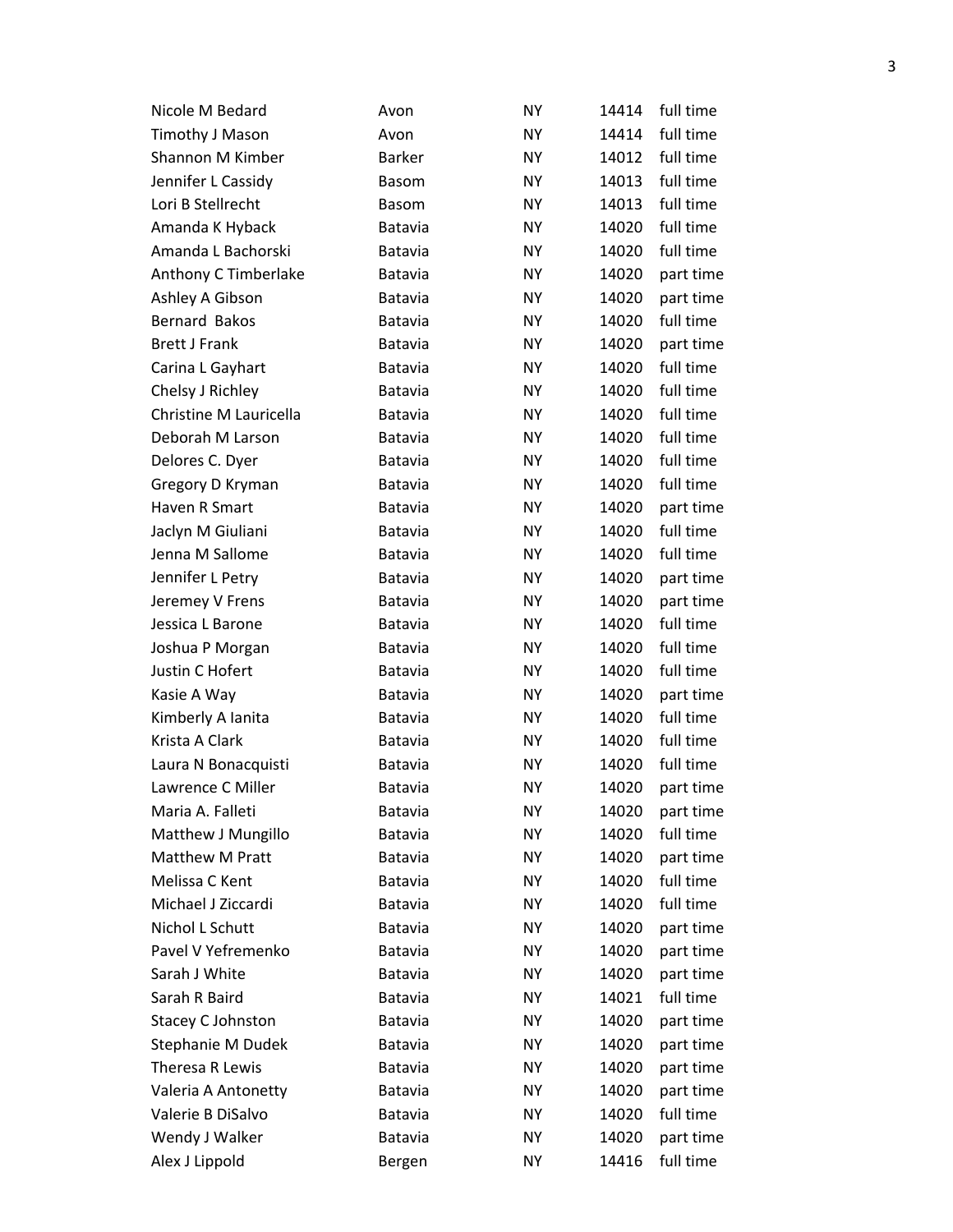| Cory A Capurso           | Bergen           | <b>NY</b> | 14416 | part time |
|--------------------------|------------------|-----------|-------|-----------|
| David A Garnish          | Bergen           | <b>NY</b> | 14416 | part time |
| Joanna R Stacy           | Bergen           | <b>NY</b> | 14416 | full time |
| Julie E Bobo             | Bergen           | <b>NY</b> | 14416 | part time |
| Mark S Holley            | Bergen           | <b>NY</b> | 14416 | full time |
| Rebecca T Smith          | Bergen           | <b>NY</b> | 14416 | part time |
| <b>Tracy L Stewart</b>   | Bergen           | <b>NY</b> | 14416 | full time |
| Ariana M Berkemeier      | Bethany          | <b>NY</b> | 14591 | full time |
| Anthony T Calabrese      | Blasdell         | <b>NY</b> | 14219 | full time |
| John P Leffler           | <b>Bliss</b>     | <b>NY</b> | 14024 | part time |
| Lee A Blasdell           | <b>Bliss</b>     | <b>NY</b> | 14024 | full time |
| Nadine M Fitzgerald      | <b>Bliss</b>     | <b>NY</b> | 14024 | full time |
| Rhonda L. Pierce         | <b>Bliss</b>     | <b>NY</b> | 14024 | part time |
| Elaine L Gokey           | Blossvale        | <b>NY</b> | 13308 | part time |
| Joshua Adamchick         | <b>Boston</b>    | <b>NY</b> | 14025 | full time |
| Adam C Kramarsyck        | <b>Brockport</b> | <b>NY</b> | 14420 | full time |
| Amanda J Butler          | <b>Brockport</b> | <b>NY</b> | 14420 | part time |
| Chantelle J Shick        | Brockport        | <b>NY</b> | 14420 | full time |
| Chase D Soptelean        | <b>Brockport</b> | <b>NY</b> | 14420 | part time |
| Cody J Steffen           | Brockport        | <b>NY</b> | 14420 | part time |
| Erika K Snyder           | <b>Brockport</b> | <b>NY</b> | 14420 | part time |
| Karen P Ireland          | Brockport        | <b>NY</b> | 14420 | part time |
| Kari Pappert             | <b>Brockport</b> | <b>NY</b> | 14420 | part time |
| Laurie A Scaglione       | Brockport        | <b>NY</b> | 14420 | part time |
| Leon C Clark             | <b>Brockport</b> | NΥ        | 14420 | part time |
| Maranda M McCutcheon     | <b>Brockport</b> | NΥ        | 14420 | part time |
| Matthew D Lloyd          | <b>Brockport</b> | <b>NY</b> | 14420 | full time |
| Nicholas C Rusin         | Brockport        | <b>NY</b> | 14420 | full time |
| Shelby A Koenig          | Brockport        | NΥ        | 14420 | full time |
| <b>Candice S Collins</b> | <b>Bronx</b>     | <b>NY</b> | 10466 | full time |
| Jennifer Stilson         | <b>Buffalo</b>   | NΥ        | 14213 | part time |
| Brittni L Loewke         | Byron            | <b>NY</b> | 14422 | full time |
| <b>Hilary A Vogt</b>     | Byron            | <b>NY</b> | 14422 | full time |
| Joseph S Cordaro         | Byron            | <b>NY</b> | 14422 | full time |
| Roy D. Hubbard           | Byron            | NΥ        | 14422 | part time |
| Steven W Rethlake        | Byron            | <b>NY</b> | 14422 | part time |
| <b>Brenda L Neely</b>    | Caledonia        | NΥ        | 14423 | part time |
| Catherine M Bundschuh    | Caledonia        | <b>NY</b> | 14423 | part time |
| Cristina S Appleton      | Caledonia        | NΥ        | 14423 | part time |
| James C Wheeler          | Caledonia        | NΥ        | 14423 | part time |
| Michelle N Roberts       | Caledonia        | NΥ        | 14423 | part time |
| Ryan M Sherman           | Caledonia        | <b>NY</b> | 14423 | part time |
| Cydney E Spike           | Canaseraga       | NΥ        | 14822 | full time |
| Jessica M Mullen         | Canisteo         | NΥ        | 14823 | full time |
| Rhonda J Richardson      | Canisteo         | NΥ        | 14823 | full time |
| Jeffrey L Marcy          | Castile          | <b>NY</b> | 14427 | full time |
|                          |                  |           |       |           |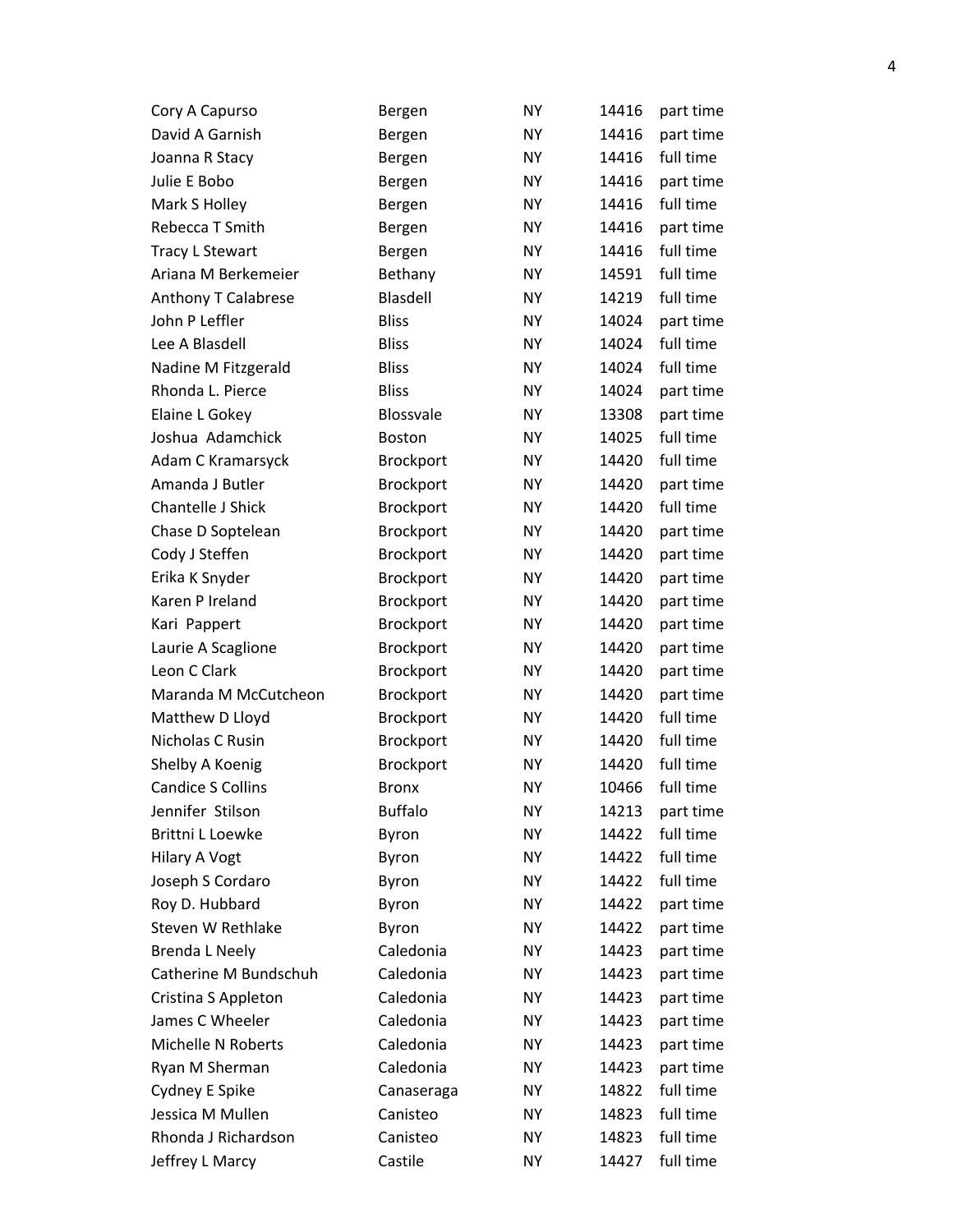| Martha K George           | Castile     | <b>NY</b> | 14427 | part time |
|---------------------------|-------------|-----------|-------|-----------|
| Christine M Hulton        | Chaffee     | <b>NY</b> | 14030 | full time |
| Kayleigh A Bishop         | Chaffee     | <b>NY</b> | 14030 | full time |
| Elizabeth M Raville       | Chaumont    | <b>NY</b> | 13622 | part time |
| Rebecca M Bauer           | Cheektowaga | <b>NY</b> | 14227 | full time |
| Donald L Stout            | Churchville | NY.       | 14428 | full time |
| Emily Kessler             | Churchville | NY.       | 14428 | full time |
| Kevin C Whelehan          | Churchville | <b>NY</b> | 14428 | part time |
| Sandra J. Worden          | Churchville | NY.       | 14428 | part time |
| Sean M O'Neill            | Churchville | NY.       | 14428 | part time |
| Shaun P Adam              | Churchville | NY.       | 14428 | part time |
| Steven L Jefferson        | Churchville | <b>NY</b> | 14428 | part time |
| Karen J. Wise             | Cohocton    | NY.       | 14826 | part time |
| Donald Zielinski          | Conesus     | NY.       | 14435 | part time |
| Ashley M Ingram           | Corfu       | NY.       | 14036 | full time |
| Elizabeth S Downie        | Corfu       | <b>NY</b> | 14036 | part time |
| <b>Emily E Hennig</b>     | Corfu       | NY.       | 14036 | part time |
| Jonathan R Carlson        | Corfu       | NY.       | 14036 | part time |
| Laura I Kauppi            | Corfu       | <b>NY</b> | 14036 | part time |
| Lisa A. Falkowski         | Corfu       | <b>NY</b> | 14036 | part time |
| Matthew J Hill            | Corfu       | NY.       | 14036 | part time |
| Penny A Arnold            | Corfu       | <b>NY</b> | 14036 | part time |
| Svetlana V Stabell        | Corfu       | <b>NY</b> | 14036 | part time |
| Valerie R Klug            | Corfu       | <b>NY</b> | 14036 | full time |
| Carrie A Cobin            | Dalton      | NY.       | 14836 | part time |
| Scott M. Wood             | Dalton      | <b>NY</b> | 14836 | full time |
| Adrianne M Bianco-Price   | Dansville   | NY.       | 14437 | part time |
| <b>Brian E Cornbau</b>    | Dansville   | <b>NY</b> | 14437 | full time |
| <b>Garrett E Mitchell</b> | Dansville   | ΝY        | 14437 | part time |
| Hannah J Verhagen         | Dansville   | <b>NY</b> | 14437 | full time |
| Holly J Gardner           | Dansville   | <b>NY</b> | 14437 | full time |
| lan J O'Brien             | Dansville   | <b>NY</b> | 14437 | full time |
| Jennifer L Young          | Dansville   | <b>NY</b> | 14437 | part time |
| Jessica L Rudy            | Dansville   | <b>NY</b> | 14437 | part time |
| Joe M Connor              | Dansville   | <b>NY</b> | 14437 | full time |
| Joseph R Schwenzer        | Dansville   | <b>NY</b> | 14437 | part time |
| Karen M Ferner            | Dansville   | <b>NY</b> | 14437 | part time |
| Katelyn A Bush            | Dansville   | <b>NY</b> | 14437 | part time |
| Kathleen A Clark          | Dansville   | <b>NY</b> | 14437 | full time |
| Kristie M Ball            | Dansville   | <b>NY</b> | 14437 | full time |
| Michael L Daniel          | Dansville   | <b>NY</b> | 14437 | full time |
| Michelle J Burley         | Dansville   | <b>NY</b> | 14437 | full time |
| <b>Stacey L Little</b>    | Dansville   | NY.       | 14437 | part time |
| Suzanne Haywood           | Dansville   | <b>NY</b> | 14437 | full time |
| Tonia M Roberites         | Dansville   | <b>NY</b> | 14437 | full time |
| Trisha L Bourgoine        | Dansville   | <b>NY</b> | 14437 | part time |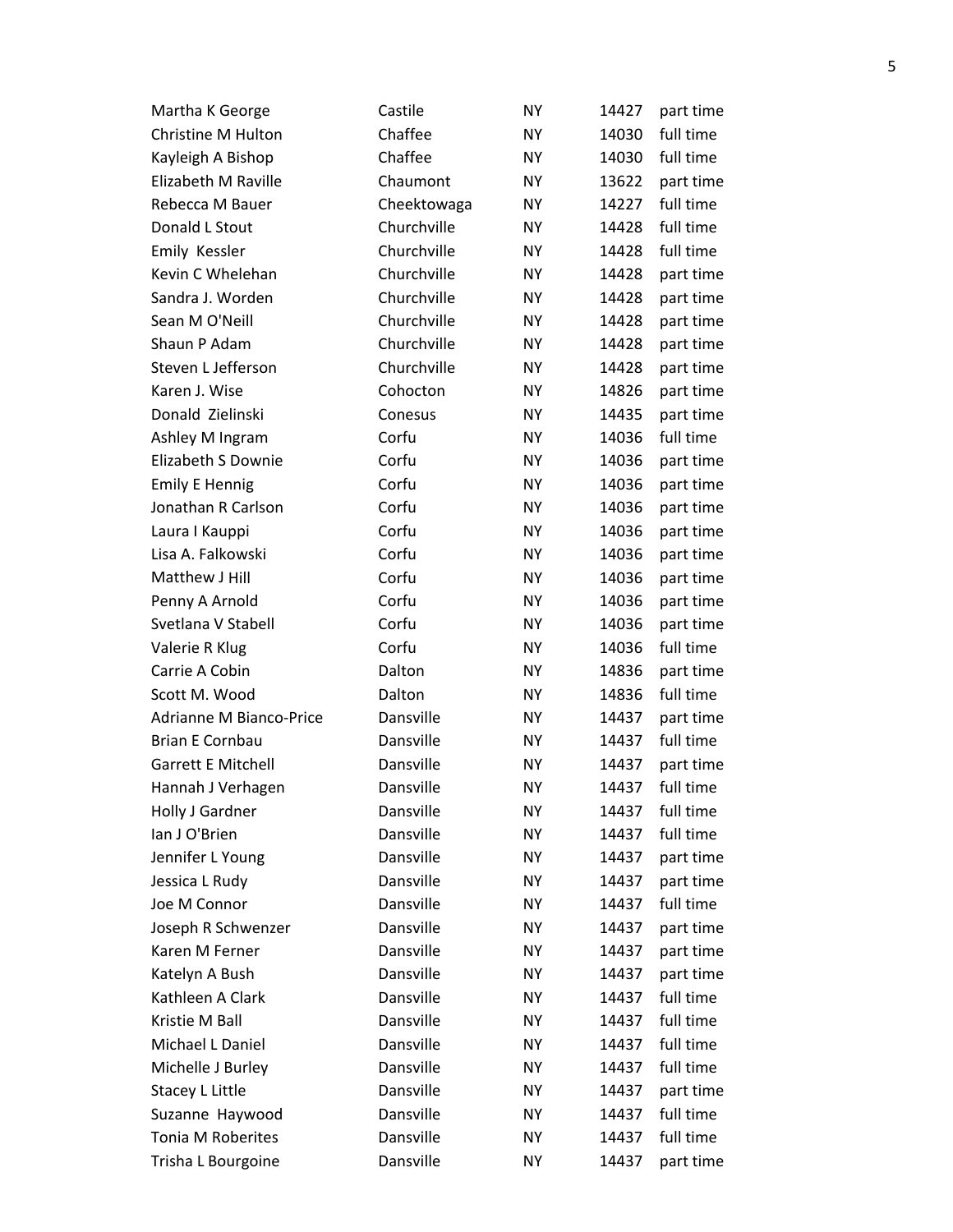| Tyler J Eldred           | Dansville           | <b>NY</b> | 14437 | full time |
|--------------------------|---------------------|-----------|-------|-----------|
| Alexander D Muench       | Darien Center       | <b>NY</b> | 14040 | full time |
| Heidi W Przybylski       | Darien Center       | <b>NY</b> | 14040 | part time |
| Jason P Inman            | Darien Center       | <b>NY</b> | 14040 | full time |
| Louis R Yunker           | Darien Center       | NY.       | 14040 | full time |
| Rebecca A Barber         | Darien Center       | <b>NY</b> | 14040 | full time |
| Alise M Bennett          | Delevan             | <b>NY</b> | 14042 | part time |
| Casey D O'Connell        | Delevan             | <b>NY</b> | 14042 | full time |
| Cynthia A. Jones         | Delevan             | NY.       | 14042 | part time |
| Daniel L McKay           | Delevan             | <b>NY</b> | 14042 | full time |
| Derrick A Bennet         | Delevan             | <b>NY</b> | 14042 | part time |
| Ryan C Hanson            | Delevan             | <b>NY</b> | 14042 | full time |
| Stephan VanDerlaske      | Delevan             | NY.       | 14042 | part time |
| Troy D Wilder            | Delevan             | <b>NY</b> | 14042 | part time |
| Andrew C Telban          | East Aurora         | <b>NY</b> | 14052 | full time |
| Sarah N Lawson           | East Bethany        | <b>NY</b> | 14054 | part time |
| Kristen M Telis          | <b>East Concord</b> | NY.       | 14055 | full time |
| Damian Cruz              | Elba                | <b>NY</b> | 14058 | part time |
| Dana K. Mills            | Elba                | <b>NY</b> | 14058 | part time |
| Ezekiel J Given          | Elba                | <b>NY</b> | 14058 | full time |
| Lee L Shuknecht          | Elba                | <b>NY</b> | 14058 | full time |
| Matthew D Geissler       | Elba                | <b>NY</b> | 14058 | full time |
| Megan L Reckahn          | Elba                | <b>NY</b> | 14058 | full time |
| Nathan G Hillabush       | Elba                | <b>NY</b> | 14058 | full time |
| <b>Stacie A Cassatt</b>  | Elba                | NY.       | 14058 | full time |
| Tiffany R Hoopengardner  | Elba                | <b>NY</b> | 14058 | part time |
| Gregory T Folino         | Fairport            | <b>NY</b> | 14450 | full time |
| Felisha L Welninski      | Fillmore            | <b>NY</b> | 14735 | full time |
| Karissa Redman           | Fillmore            | ΝY        | 14735 | full time |
| Laura N Nettnin          | Fillmore            | <b>NY</b> | 14735 | full time |
| Rebecca A Clark          | Fillmore            | NΥ        | 14735 | part time |
| David B Reino            | Franklinville       | <b>NY</b> | 14737 | part time |
| Amanda M Pearl           | Freedom             | <b>NY</b> | 14065 | part time |
| Laura S Meyers           | Freedom             | <b>NY</b> | 14065 | full time |
| Mitchell A Rinker        | Freedom             | NY.       | 14065 | full time |
| <b>Heather R Barton</b>  | Gainesville         | <b>NY</b> | 14066 | full time |
| Jeffery S White          | Gainesville         | <b>NY</b> | 14066 | full time |
| Ashley J Austin          | Gasport             | <b>NY</b> | 14067 | full time |
| Jennifer Lutz            | Gasport             | NΥ        | 14067 | full time |
| Jessica A Ickowski-Reale | Gasport             | NΥ        | 14067 | part time |
| Charles T Adams          | Geneseo             | <b>NY</b> | 14454 | part time |
| Christian A Wright       | Geneseo             | <b>NY</b> | 14454 | part time |
| Jennifer L Newton        | Geneseo             | NΥ        | 14454 | full time |
| Neil J Smith             | Geneseo             | <b>NY</b> | 14454 | part time |
| Trish M Hawthorne        | Geneseo             | NΥ        | 14454 | full time |
| Jessica L Salone         | Geneva              | NY        | 14456 | full time |
|                          |                     |           |       |           |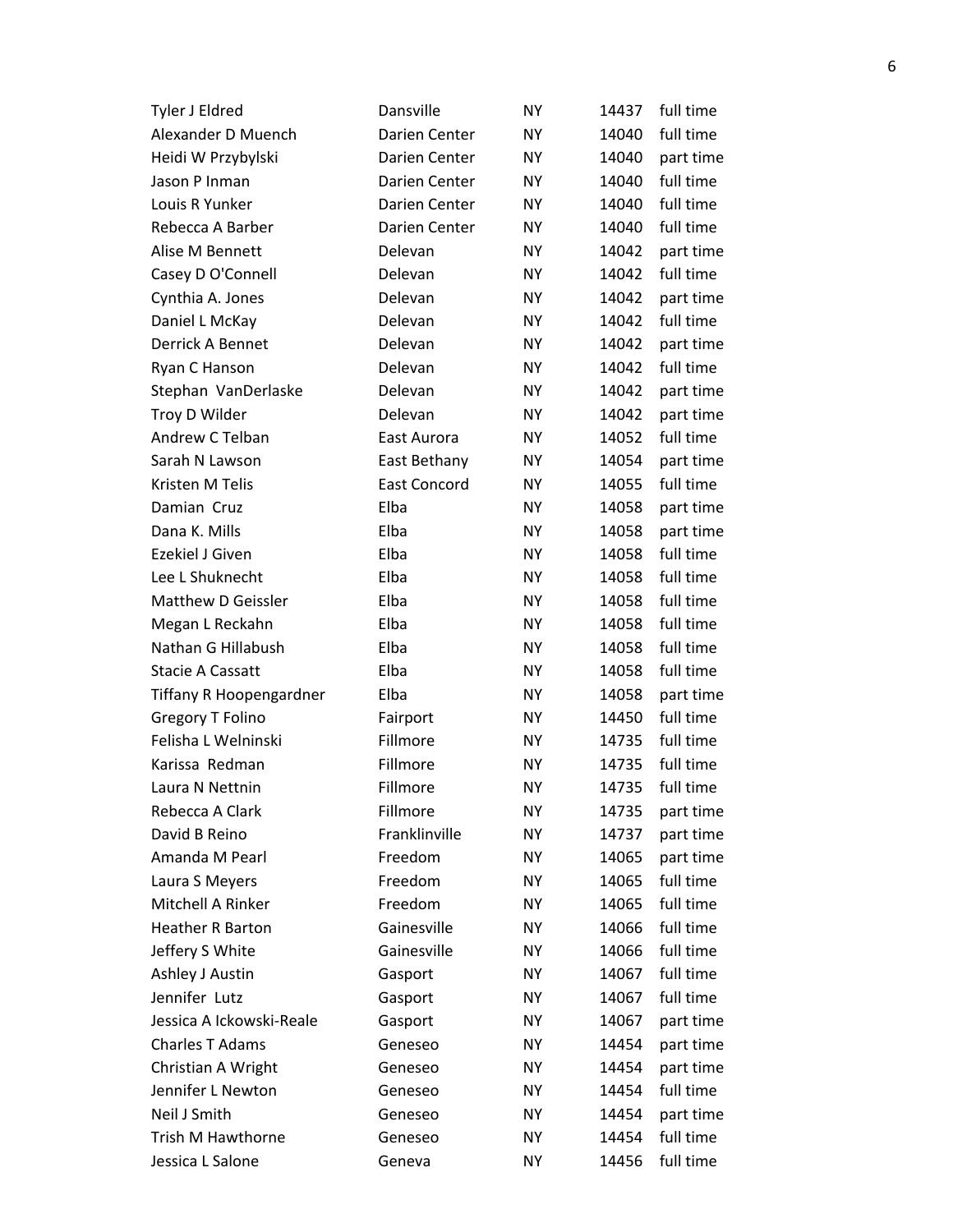| Ainslie P Cooper           | Hamlin        | <b>NY</b> | 14464 | part time |
|----------------------------|---------------|-----------|-------|-----------|
| Alissa L Grimm             | Hamlin        | <b>NY</b> | 14464 | part time |
| Gabrielle Miller           | Hamlin        | <b>NY</b> | 14464 | part time |
| <b>Stephanie M Rodgers</b> | Henrietta     | NY.       | 14467 | part time |
| Salome Tsige               | Hilton        | NY.       | 14468 | full time |
| Michelle L. Wingate        | Holland       | NY.       | 14080 | full time |
| Arthur J Gminski           | Holley        | NY.       | 14470 | part time |
| Beth Y. Rowles             | Holley        | <b>NY</b> | 14470 | part time |
| Christine M Falbo          | Holley        | <b>NY</b> | 14470 | part time |
| Donna A Barbato            | Holley        | <b>NY</b> | 14470 | part time |
| Elizabeth M Hoak           | Holley        | <b>NY</b> | 14470 | part time |
| John R Flynn               | Holley        | <b>NY</b> | 14470 | part time |
| Kaitlin L Jedamski         | Holley        | <b>NY</b> | 14470 | full time |
| Karol A Meredith           | Holley        | <b>NY</b> | 14470 | full time |
| Kristina M McMillion       | Holley        | <b>NY</b> | 14470 | full time |
| Mary P Buggie-Hunt         | Holley        | <b>NY</b> | 14470 | part time |
| Mattie D Zarpentine        | Holley        | <b>NY</b> | 14470 | part time |
| Rachel C Serbicki          | Holley        | <b>NY</b> | 14470 | part time |
| Sarah K Rheinwald          | Holley        | <b>NY</b> | 14470 | part time |
| Wendy L Hein               | Holley        | <b>NY</b> | 14470 | full time |
| Georgia-Kay Weston         | Honeoye       | <b>NY</b> | 14471 | part time |
| Karen W Miller             | Honeoye Falls | <b>NY</b> | 14472 | part time |
| Joel T Sevco               | Hummelstown   | PA        | 17036 | part time |
| Sonora D Stokley           | Jamaica       | <b>NY</b> | 11434 | full time |
| Jake T Doty                | Kendall       | <b>NY</b> | 14476 | part time |
| Joelle M Davis             | Kendall       | <b>NY</b> | 14476 | part time |
| Kate J Rocco               | Kendall       | <b>NY</b> | 14476 | part time |
| Marianne Knapp             | Kendall       | <b>NY</b> | 14476 | part time |
| Michelle L Rice            | Kendall       | <b>NY</b> | 14476 | part time |
| Molly J Billings           | Kendall       | <b>NY</b> | 14476 | part time |
| Ann M Bartel               | Kent          | <b>NY</b> | 14477 | full time |
| April Colson               | Kent          | <b>NY</b> | 14477 | full time |
| Pamela L Jones             | Kent          | <b>NY</b> | 14477 | part time |
| Michelle E Green           | Kingston      | <b>NY</b> | 12401 | part time |
| Karen S Rivers             | Knowlesville  | NY.       | 14479 | part time |
| Tina J Metzler             | Knowlesville  | NY.       | 14479 | full time |
| Kristopher A Wiedemann     | Lakeville     | NY.       | 14480 | full time |
| Leah M Harrington          | Lakeville     | <b>NY</b> | 14480 | full time |
| Yu Yang                    | Lancaster     | NY.       | 14086 | part time |
| Debra S Boyd               | Leicester     | <b>NY</b> | 14481 | full time |
| James M Draper             | Leicester     | NY.       | 14481 | part time |
| Jennifer A Koch            | Leicester     | <b>NY</b> | 14481 | part time |
| Alexander J Roth           | LeRoy         | NY.       | 14482 | full time |
| Benjamin G Nicodemus       | LeRoy         | <b>NY</b> | 14482 | full time |
| <b>Brandy M Baumgart</b>   | LeRoy         | <b>NY</b> | 14482 | full time |
| Casey J Hume               | LeRoy         | <b>NY</b> | 14482 | part time |
|                            |               |           |       |           |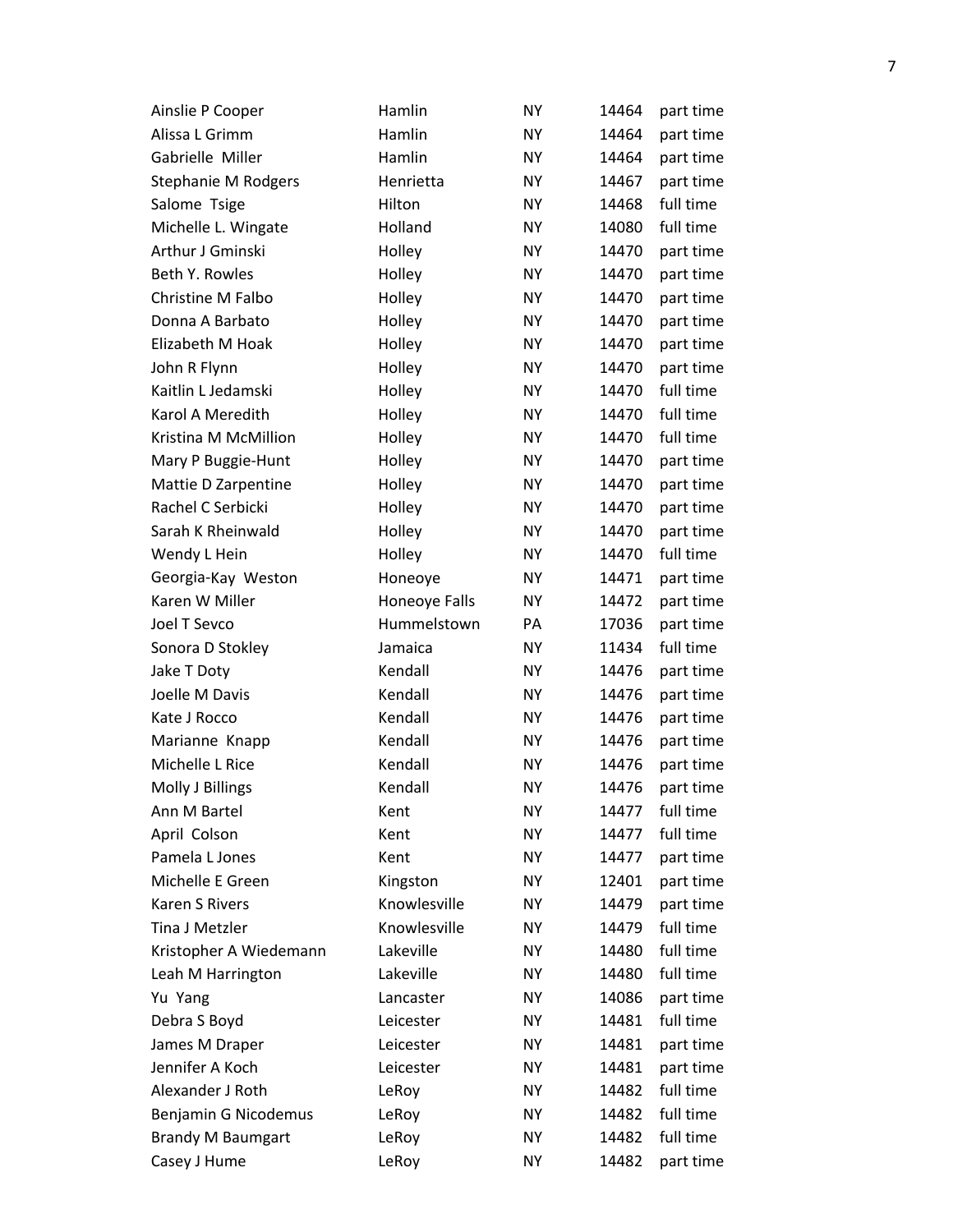| Daniel K Washburn           | LeRoy       | <b>NY</b> | 14482 | full time |
|-----------------------------|-------------|-----------|-------|-----------|
| James N Macaluso            | LeRoy       | <b>NY</b> | 14482 | part time |
| Janet R Langer              | LeRoy       | <b>NY</b> | 14482 | full time |
| Jason R. Coniber            | LeRoy       | <b>NY</b> | 14482 | part time |
| Jeremy A Tiede              | LeRoy       | <b>NY</b> | 14482 | part time |
| Jillian Marchioni           | LeRoy       | <b>NY</b> | 14482 | full time |
| Joel M Pitts                | LeRoy       | <b>NY</b> | 14482 | part time |
| Joeylyn Berl                | LeRoy       | <b>NY</b> | 14482 | part time |
| KellyAnn J Katz             | LeRoy       | <b>NY</b> | 14482 | part time |
| Mary S Bryant               | LeRoy       | <b>NY</b> | 14482 | part time |
| Robin L Easton              | LeRoy       | <b>NY</b> | 14482 | full time |
| Samantha J Forte            | LeRoy       | <b>NY</b> | 14482 | part time |
| Melinda A Tubbs             | Lima        | <b>NY</b> | 14485 | part time |
| Natalie Luft                | Lima        | <b>NY</b> | 14485 | part time |
| Kelly J OKeefe-Flickner     | Livonia     | <b>NY</b> | 14487 | part time |
| Sarah E Wilkerson           | Livonia     | <b>NY</b> | 14487 | part time |
| <b>Tera C Benitez</b>       | Livonia     | <b>NY</b> | 14487 | part time |
| <b>Travis J Fitzsimmons</b> | Livonia     | <b>NY</b> | 14487 | full time |
| Alexandria M Sukackas       | Lyndonville | <b>NY</b> | 14098 | full time |
| Araceli Rodriguez           | Lyndonville | <b>NY</b> | 14098 | part time |
| Brittney N Helsdon          | Lyndonville | <b>NY</b> | 14098 | full time |
| Carol E Button              | Lyndonville | <b>NY</b> | 14098 | full time |
| Linda C. Helsdon            | Lyndonville | <b>NY</b> | 14098 | part time |
| Tanya S Castor              | Lyndonville | <b>NY</b> | 14098 | part time |
| Barbara J Dobosz            | Machias     | <b>NY</b> | 14101 | part time |
| Gerard G Raymore            | Machias     | <b>NY</b> | 14101 | part time |
| Janelle M Hoffman           | Machias     | <b>NY</b> | 14101 | full time |
| Tanya M Brown               | Machias     | <b>NY</b> | 14101 | part time |
| Danielle L Colvin           | Marcy       | <b>NY</b> | 13403 | full time |
| Amanda L Griffin            | Medina      | <b>NY</b> | 14103 | part time |
| Amy S Miller                | Medina      | NΥ        | 14103 | part time |
| <b>Bonnie S Reigle</b>      | Medina      | <b>NY</b> | 14103 | part time |
| <b>Brittney M Anderson</b>  | Medina      | <b>NY</b> | 14103 | full time |
| Candace J Hackenberg        | Medina      | <b>NY</b> | 14103 | full time |
| Chelsey M Bloom             | Medina      | <b>NY</b> | 14103 | full time |
| Connor J Grabowski          | Medina      | <b>NY</b> | 14103 | part time |
| Debra A Tompkins            | Medina      | <b>NY</b> | 14103 | part time |
| Dennis C. DiPini            | Medina      | <b>NY</b> | 14103 | full time |
| Doreen J. Capstick          | Medina      | <b>NY</b> | 14103 | part time |
| Elizabeth A Zacher          | Medina      | <b>NY</b> | 14103 | full time |
| John L Grimes               | Medina      | <b>NY</b> | 14103 | part time |
| Julia D Sargent             | Medina      | <b>NY</b> | 14103 | part time |
| Karen D Boston              | Medina      | <b>NY</b> | 14103 | full time |
| Karen L. Sanders            | Medina      | <b>NY</b> | 14103 | full time |
| Katherine J Joseph          | Medina      | <b>NY</b> | 14103 | part time |
| Kerry K Fuller              | Medina      | <b>NY</b> | 14103 | full time |
|                             |             |           |       |           |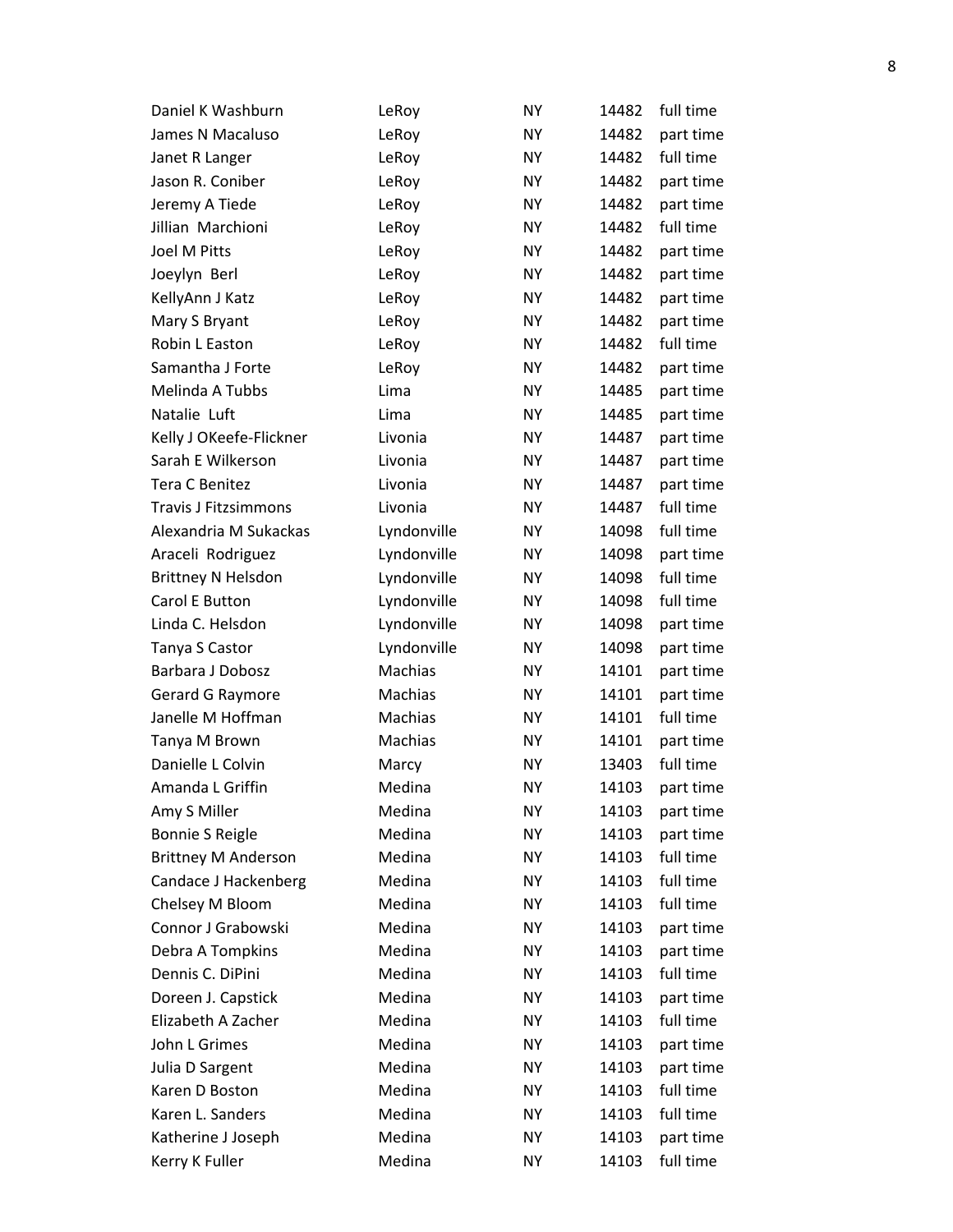| Lisa M Ames                | Medina              | <b>NY</b> | 14103 | full time |
|----------------------------|---------------------|-----------|-------|-----------|
| Nichole Kidney             | Medina              | <b>NY</b> | 14103 | full time |
| Ronda A Schreiber          | Medina              | <b>NY</b> | 14103 | full time |
| Ryan J Overholt            | Medina              | <b>NY</b> | 14103 | full time |
| Sandra Bennett             | Medina              | NY.       | 14103 | part time |
| Jeffrey C Wells            | Middleport          | <b>NY</b> | 14105 | full time |
| <b>Tanner D Guild</b>      | Middleport          | <b>NY</b> | 14105 | full time |
| <b>Tiffany L Laude</b>     | Middleport          | <b>NY</b> | 14105 | part time |
| Brenda L Tanner-Leibenguth | <b>Mount Morris</b> | <b>NY</b> | 14510 | part time |
| David L Pattridge          | <b>Mount Morris</b> | <b>NY</b> | 14510 | part time |
| Felicia F Leibenguth       | <b>Mount Morris</b> | <b>NY</b> | 14510 | part time |
| Moriah F Davis             | <b>Mount Morris</b> | <b>NY</b> | 14510 | part time |
| Donna J Wing               | Mumford             | <b>NY</b> | 14511 | part time |
| Katelyn M Kibler           | North Java          | <b>NY</b> | 14113 | full time |
| Eric J Huk                 | North Tonawanda     | <b>NY</b> | 14120 | full time |
| Ashley Hendershot          | Nunda               | <b>NY</b> | 14517 | part time |
| Jody J Strobel             | Nunda               | NY.       | 14517 | part time |
| Nancy L Burse              | Nunda               | <b>NY</b> | 14517 | full time |
| Noelle M Lawton            | Nunda               | <b>NY</b> | 14517 | part time |
| Phillip M Walsh            | Nunda               | <b>NY</b> | 14517 | part time |
| Alex J Grayson             | Oakfield            | NY.       | 14125 | full time |
| Annabelle L Schrauger      | Oakfield            | <b>NY</b> | 14125 | part time |
| <b>Brittany P Boyce</b>    | Oakfield            | <b>NY</b> | 14125 | full time |
| James E Pinson             | Oakfield            | <b>NY</b> | 14125 | part time |
| Kari R Adams               | Oakfield            | <b>NY</b> | 14125 | full time |
| Linda K. Gray              | Oakfield            | <b>NY</b> | 14125 | part time |
| Joanne N Taheri            | Olcott              | <b>NY</b> | 14126 | full time |
| Alexa M Blackmon           | Olean               | <b>NY</b> | 14760 | full time |
| <b>Brian C Knights</b>     | Ontario             | <b>NY</b> | 14519 | full time |
| Ashley A Berger            | <b>Orchard Park</b> | <b>NY</b> | 14127 | full time |
| Cassandra L Grice          | Pavilion            | <b>NY</b> | 14525 | full time |
| Cory J Green               | Pavilion            | <b>NY</b> | 14525 | full time |
| Debra A Zalar              | Pavilion            | <b>NY</b> | 14525 | part time |
| Jeannie A Kirch            | Pavilion            | <b>NY</b> | 14525 | part time |
| Kelsey L Mattice           | Pavilion            | <b>NY</b> | 14525 | full time |
| Mary C Gremer              | Pavilion            | <b>NY</b> | 14525 | full time |
| Peter D. Sherman           | Pavilion            | <b>NY</b> | 14525 | part time |
| Wendy Thater               | Pavilion            | <b>NY</b> | 14525 | full time |
| Yvonne M Freeman           | Pavilion            | <b>NY</b> | 14525 | part time |
| <b>Mallory E Morse</b>     | Penn Yan            | <b>NY</b> | 14527 | full time |
| <b>Brett M Van Duser</b>   | Perry               | <b>NY</b> | 14530 | full time |
| Colleen E Bellezza         | Perry               | <b>NY</b> | 14530 | part time |
| Hope M Arce                | Perry               | <b>NY</b> | 14530 | full time |
| James W Shute              | Perry               | <b>NY</b> | 14530 | part time |
| Joann M Robb               | Perry               | <b>NY</b> | 14530 | part time |
| Julie A Eldridge           | Perry               | <b>NY</b> | 14530 | full time |
|                            |                     |           |       |           |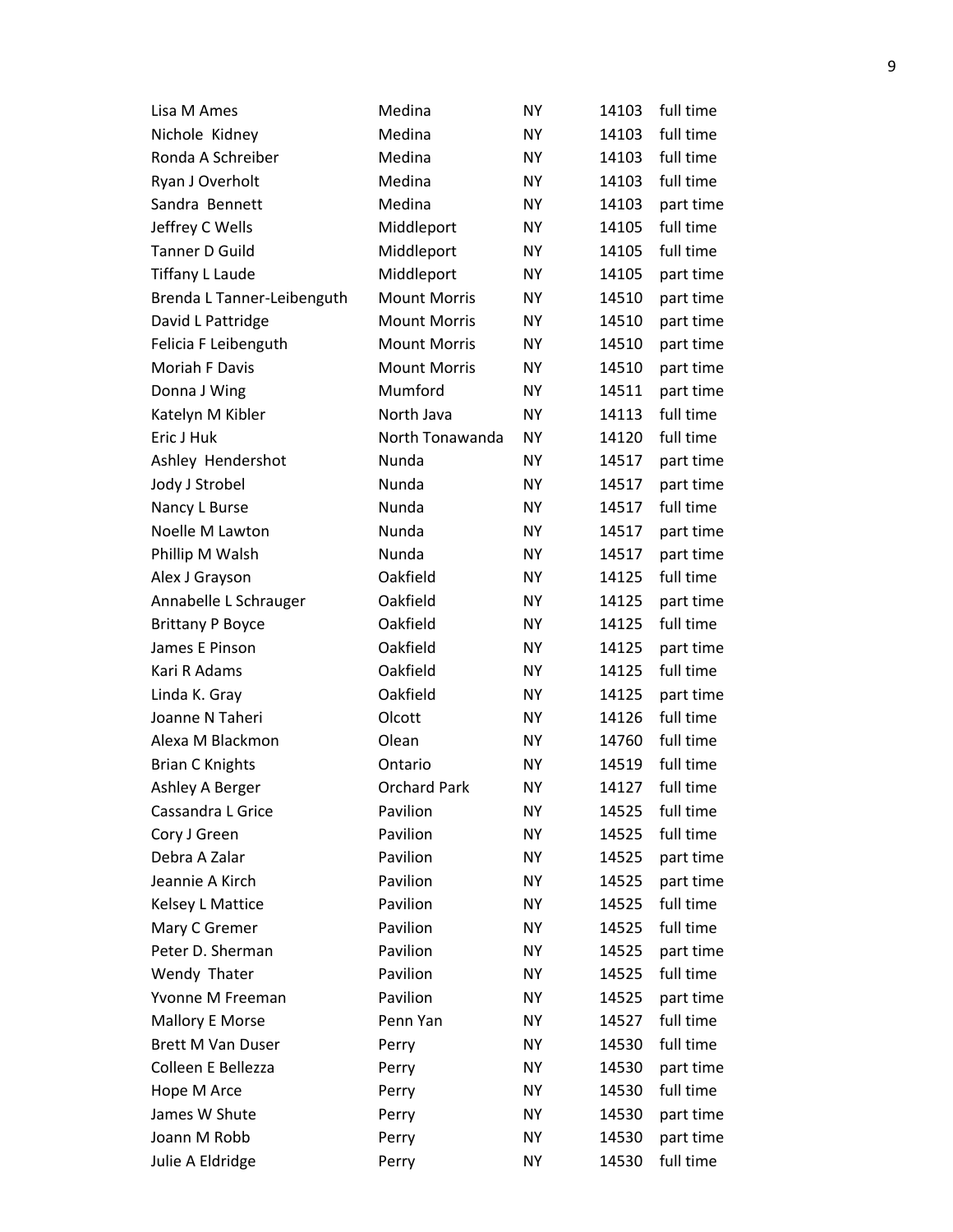| Marcy A. Andrews       | Perry                 | <b>NY</b> | 14530 | part time |
|------------------------|-----------------------|-----------|-------|-----------|
| Marta R Bouchard       | Perry                 | <b>NY</b> | 14530 | part time |
| Nancy J Warner         | Perry                 | <b>NY</b> | 14530 | part time |
| Racheal R Flynn        | Perry                 | <b>NY</b> | 14530 | part time |
| Rebecca L Rider        | Perry                 | <b>NY</b> | 14530 | part time |
| Todd Hurlburt          | Perry                 | <b>NY</b> | 14530 | part time |
| Valerie M McClurg      | Perry                 | <b>NY</b> | 14530 | part time |
| Vanessa M Link         | Perry                 | <b>NY</b> | 14530 | full time |
| Jesika Strain          | Piffard               | <b>NY</b> | 14533 | full time |
| Laura J Sawyer         | Piffard               | <b>NY</b> | 14533 | full time |
| Rita L Wheeler         | Piffard               | <b>NY</b> | 14533 | part time |
| Jolene M Heisler       | Pike                  | <b>NY</b> | 14130 | full time |
| Katie E VanSlyke       | Pike                  | <b>NY</b> | 14130 | part time |
| Alicia M Halpenny      | Portageville          | <b>NY</b> | 14536 | full time |
| Deborah A Koch         | Portageville          | <b>NY</b> | 14536 | part time |
| Amy L Pschierer        | Rochester             | <b>NY</b> | 14624 | part time |
| Benjamin R Shelton     | Rochester             | <b>NY</b> | 14609 | part time |
| Cassondra D Kubit      | Rochester             | <b>NY</b> | 14626 | part time |
| Daniel Rodriguez       | Rochester             | <b>NY</b> | 14605 | part time |
| Holly M Ackert         | Rochester             | <b>NY</b> | 14624 | part time |
| Jamie L Doria          | Rochester             | <b>NY</b> | 14607 | part time |
| Jason Wake             | Rochester             | <b>NY</b> | 14620 | part time |
| Jennifer L Repard      | Rochester             | <b>NY</b> | 14609 | part time |
| Joshua M Richardson    | Rochester             | <b>NY</b> | 14624 | full time |
| Kim M Sadki            | Rochester             | <b>NY</b> | 14624 | part time |
| Kimberley S Eaton      | Rochester             | <b>NY</b> | 14623 | part time |
| Mary E Taylor          | Rochester             | <b>NY</b> | 14624 | part time |
| Rosemary A Rudenauer   | Rochester             | <b>NY</b> | 14612 | part time |
| Tasha L Turner         | Rochester             | NΥ        | 14620 | part time |
| Justin C Chaize        | Rush                  | <b>NY</b> | 14543 | part time |
| Chelsea A McBee        | Scotia                | ΝY        | 12302 | full time |
| Christina C Lindner    | Scottsville           | <b>NY</b> | 14546 | full time |
| Kyle Burns             | Scottsville           | <b>NY</b> | 14546 | part time |
| Jillian R Kubasik      | Seneca Falls          | <b>NY</b> | 13148 | full time |
| <b>Tyler M Rice</b>    | Silver Lake           | <b>NY</b> | 14549 | full time |
| Amanda L Vasile        | <b>Silver Springs</b> | <b>NY</b> | 14550 | full time |
| Amber L Howard         | <b>Silver Springs</b> | NΥ        | 14550 | part time |
| Cassie L Hughes        | <b>Silver Springs</b> | <b>NY</b> | 14550 | part time |
| Jaclyn K Qutermous     | <b>Silver Springs</b> | NΥ        | 14550 | part time |
| Shenandoah N Putney    | <b>Silver Springs</b> | <b>NY</b> | 14550 | part time |
| Matthew P Deleva       | Sound Beach           | NΥ        | 11789 | part time |
| Erica J Taggart        | South Dansville       | <b>NY</b> | 14437 | full time |
| William G Wuertzer     | South Lima            | NΥ        | 14558 | part time |
| Richard J. Wickson     | Spencerport           | NΥ        | 14559 | part time |
| Angela M Camaione      | Springwater           | <b>NY</b> | 14560 | full time |
| <b>Trevor R Rowley</b> | Springwater           | <b>NY</b> | 14560 | full time |
|                        |                       |           |       |           |